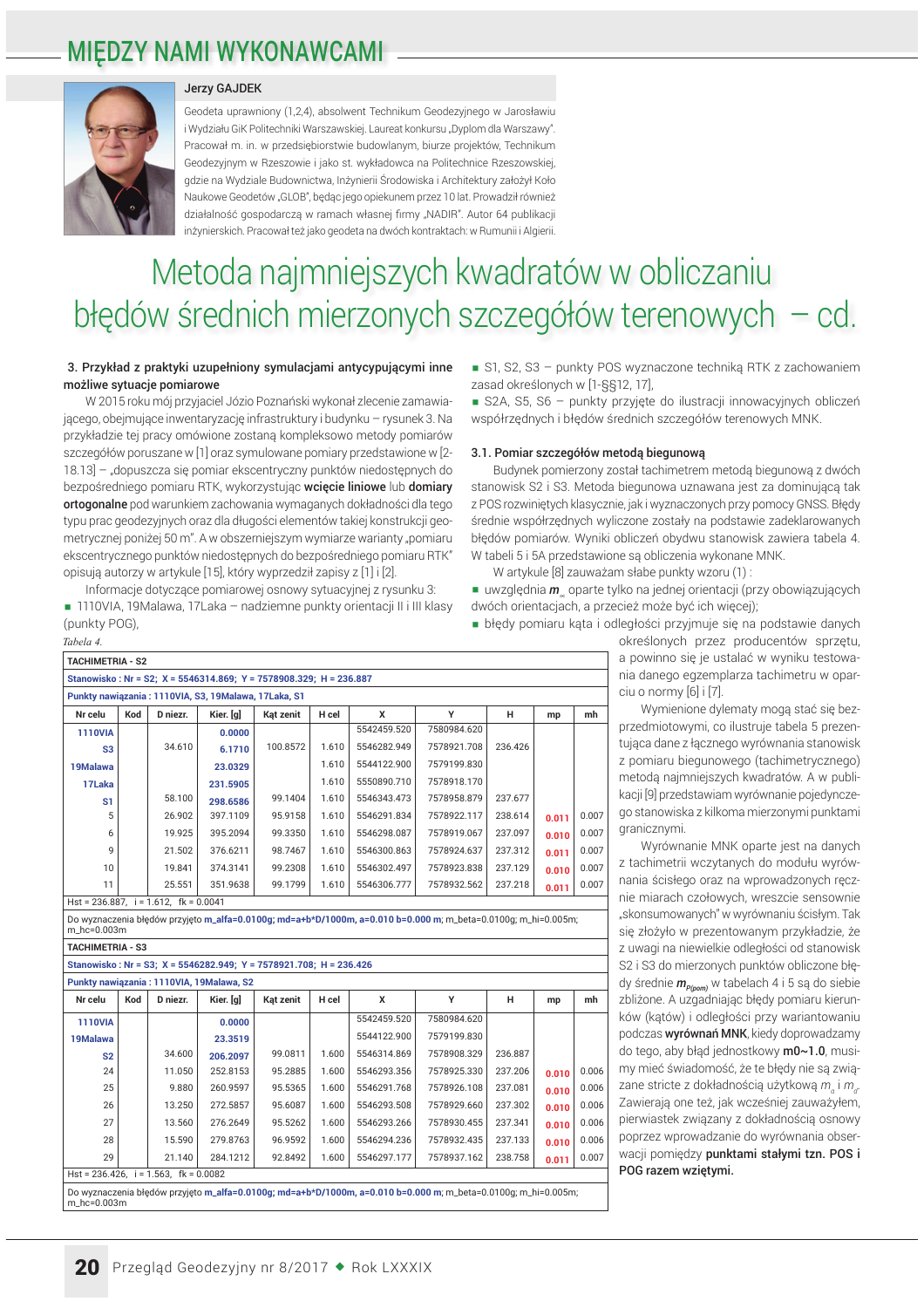## MIĘDZY NAMI WYKONAWCAMI-



*Tabela 5.*

| WYRÓWNANIE ŚCISŁE pomiarów biegunowych |                         |             |       |       |       |  |  |  |  |  |
|----------------------------------------|-------------------------|-------------|-------|-------|-------|--|--|--|--|--|
| ze stanowisk S2 i S3                   |                         |             |       |       |       |  |  |  |  |  |
| (metodą najmniejszych kwadratów)       |                         |             |       |       |       |  |  |  |  |  |
| Ilość obserwacji nadliczbowych: 21     |                         |             |       |       |       |  |  |  |  |  |
| <b>PUNKTY NAWIAZANIA</b>               |                         |             |       |       |       |  |  |  |  |  |
| m0= 0.99; Układ: 2000/21               |                         |             |       |       |       |  |  |  |  |  |
| <b>Numer</b>                           | x                       | Y           | mx    | my    | mp    |  |  |  |  |  |
| <b>1110VIA</b>                         | 5542459.520             | 7580984.620 | 0.000 | 0.000 | 0.000 |  |  |  |  |  |
| S3                                     | 5546282.949             | 7578921.708 | 0.000 | 0.000 | 0.000 |  |  |  |  |  |
| 19Malawa                               | 5544122.900             | 7579199.830 | 0.000 | 0.000 | 0.000 |  |  |  |  |  |
| 17Laka                                 | 5550890.710             | 7578918.170 | 0.000 | 0.000 | 0.000 |  |  |  |  |  |
| S1                                     | 5546343.473             | 7578958.879 | 0.000 | 0.000 | 0.000 |  |  |  |  |  |
| S <sub>2</sub>                         | 5546314.869             | 7578908.329 | 0.000 | 0.000 | 0.000 |  |  |  |  |  |
|                                        | WSPÓŁRZĘDNE PRZYBLIŻONE |             |       |       |       |  |  |  |  |  |
| <b>Numer</b>                           | x                       | Y           | mx    | my    | mp    |  |  |  |  |  |
| 5                                      | 5546291.834             | 7578922.117 | 0.001 | 0.001 | 0.001 |  |  |  |  |  |
| 6                                      | 5546298.087             | 7578919.068 | 0.001 | 0.001 | 0.001 |  |  |  |  |  |
| 9                                      | 5546300.863             | 7578924.638 | 0.001 | 0.001 | 0.001 |  |  |  |  |  |
| 10                                     | 5546302.497             | 7578923.838 | 0.001 | 0.001 | 0.001 |  |  |  |  |  |
| 11                                     | 5546306.777             | 7578932.563 | 0.001 | 0.001 | 0.001 |  |  |  |  |  |
| 24                                     | 5546293.356             | 7578925.330 | 0.001 | 0.001 | 0.001 |  |  |  |  |  |
| 25                                     | 5546291.768             | 7578926.108 | 0.001 | 0.001 | 0.001 |  |  |  |  |  |
| 26                                     | 5546293.508             | 7578929.660 | 0.001 | 0.001 | 0.001 |  |  |  |  |  |
| 27                                     | 5546293.266             | 7578930.456 | 0.001 | 0.001 | 0.001 |  |  |  |  |  |
| 28                                     | 5546294.236             | 7578932.436 | 0.001 | 0.001 | 0.001 |  |  |  |  |  |
| 29                                     | 5546297.178             | 7578937.162 | 0.001 | 0.001 | 0.001 |  |  |  |  |  |

#### **WSPÓŁRZEDNE WYRÓWNANE**

| Nu- | X wyr.      | Y wyr.      | <b>mx</b> | my    | mp    | A     | в     | Az A     |
|-----|-------------|-------------|-----------|-------|-------|-------|-------|----------|
| mer |             |             |           |       |       |       |       |          |
| 5   | 5546291.821 | 7578922.122 | 0.009     | 0.007 | 0.012 | 0.010 | 0.005 | 166.1202 |
| 6   | 5546298.099 | 7578919.058 | 0.009     | 0.007 | 0.011 | 0.010 | 0.004 | 163.9848 |
| 9   | 5546300.860 | 7578924.641 | 0.007     | 0.008 | 0.011 | 0.010 | 0.004 | 145.9842 |
| 10  | 5546302.494 | 7578923.842 | 0.007     | 0.008 | 0.011 | 0.010 | 0.004 | 143.0547 |
| 11  | 5546306.773 | 7578932.563 | 0.006     | 0.009 | 0.011 | 0.010 | 0.005 | 119.5840 |
| 24  | 5546293.363 | 7578925.332 | 0.009     | 0.004 | 0.010 | 0.010 | 0.002 | 21.0241  |
| 25  | 5546291.764 | 7578926.106 | 0.009     | 0.005 | 0.010 | 0.010 | 0.002 | 29.5120  |
| 26  | 5546293.514 | 7578929.665 | 0.008     | 0.006 | 0.010 | 0.010 | 0.003 | 39.7209  |
| 27  | 5546293.264 | 7578930.453 | 0.008     | 0.007 | 0.011 | 0.010 | 0.003 | 43.4217  |
| 28  | 5546294.233 | 7578932.433 | 0.008     | 0.008 | 0.011 | 0.010 | 0.003 | 47.7066  |
| 29  | 5546297.182 | 7578937.165 | 0.009     | 0.010 | 0.013 | 0.013 | 0.004 | 54.2151  |

| <b>Stano</b><br>wisko | Cel            | Kierunek | mk     | popr.     | Kier w.   | mk w.  |
|-----------------------|----------------|----------|--------|-----------|-----------|--------|
| S <sub>2</sub>        | <b>1110VIA</b> | 0.0000   | 0.0120 | $-0.0047$ | $-0.0047$ | 0.0052 |
| S <sub>2</sub>        | S <sub>3</sub> | 6.1710   | 0.0120 | 0.0065    | 6.1775    | 0.0052 |
| S <sub>2</sub>        | 19Malawa       | 23.0329  | 0.0120 | $-0.0048$ | 23.0281   | 0.0052 |
| S <sub>2</sub>        | 17Laka         | 231.5905 | 0.0120 | $-0.0087$ | 231.5818  | 0.0052 |
| S <sub>2</sub>        | S1             | 298.6586 | 0.0120 | 0.0045    | 298.6631  | 0.0052 |
| S <sub>2</sub>        | 5              | 397.1109 | 0.0120 | 0.0032    | 397.1141  | 0.0113 |
| S <sub>2</sub>        | 6              | 395.2094 | 0.0120 | 0.0025    | 395.2119  | 0.0115 |
| S <sub>2</sub>        | 9              | 376.6211 | 0.0120 | $-0.0028$ | 376.6183  | 0.0114 |
| S <sub>2</sub>        | 10             | 374.3141 | 0.0120 | $-0.0034$ | 374.3107  | 0.0116 |
| S <sub>2</sub>        | 11             | 351.9638 | 0.0120 | 0.0077    | 351.9715  | 0.0112 |
| S <sub>3</sub>        | <b>1110VIA</b> | 0.0000   | 0.0120 | $-0.0042$ | $-0.0042$ | 0.0068 |
| S <sub>3</sub>        | 19Malawa       | 23.3519  | 0.0120 | $-0.0094$ | 23.3425   | 0.0068 |
| S <sub>3</sub>        | S <sub>2</sub> | 206.2097 | 0.0120 | 0.0175    | 206.2272  | 0.0068 |
| S <sub>3</sub>        | 24             | 252.8153 | 0.0120 | 0.0005    | 252.8158  | 0.0117 |
| S <sub>3</sub>        | 25             | 260.9597 | 0.0120 | 0.0000    | 260.9597  | 0.0118 |
| S <sub>3</sub>        | 26             | 272.5857 | 0.0120 | 0.0031    | 272.5888  | 0.0117 |
| S <sub>3</sub>        | 27             | 276.2649 | 0.0120 | $-0.0025$ | 276.2624  | 0.0117 |
| S <sub>3</sub>        | 28             | 279.8763 | 0.0120 | $-0.0003$ | 279.8760  | 0.0119 |
| S <sub>3</sub>        | 29             | 284.1212 | 0.0120 | $-0.0048$ | 284.1164  | 0.0116 |

| <b>ODLEGŁOŚCI</b> |                |        |       |         |          |        |                 |
|-------------------|----------------|--------|-------|---------|----------|--------|-----------------|
| P                 | к              | D      | mD    | D zred. | popr.    | D wyr. | mD <sub>w</sub> |
| S <sub>2</sub>    | S <sub>3</sub> | 34.607 | 0.013 | 34.6059 | 0.0046   | 34.610 | 0.000           |
| S <sub>2</sub>    | S <sub>1</sub> | 58.095 | 0.013 | 58.0932 | $-0.011$ | 58.082 | 0.000           |
| S <sub>2</sub>    | 5              | 26.847 | 0.013 | 26.8462 | 0.0133   | 26.859 | 0.010           |
| S <sub>2</sub>    | 6              | 19.924 | 0.013 | 19.9234 | $-0.015$ | 19.908 | 0.010           |
| S <sub>2</sub>    | 9              | 21.498 | 0.013 | 21.4973 | 0.0051   | 21.502 | 0.010           |
| S <sub>2</sub>    | 10             | 19.840 | 0.013 | 19.8394 | 0.0052   | 19.845 | 0.010           |
| S <sub>2</sub>    | 11             | 25.549 | 0.013 | 25.5482 | 0.0024   | 25.551 | 0.010           |
| 5                 | 6              | 7.000  | 0.013 | 6.9998  | $-0.014$ | 6.986  | 0.010           |
| 6                 | 9              | 6.240  | 0.013 | 6.2398  | $-0.011$ | 6.229  | 0.006           |
| 9                 | 10             | 1.820  | 0.013 | 1.8199  | $-0.000$ | 1.819  | 0.010           |
| 10                | 11             | 9.700  | 0.013 | 9.6997  | 0.0139   | 9.714  | 0.008           |
| S <sub>3</sub>    | S <sub>2</sub> | 34.596 | 0.013 | 34.5949 | 0.0156   | 34.610 | 0.000           |
| S <sub>3</sub>    | 24             | 11.020 | 0.013 | 11.0197 | 0.0075   | 11.027 | 0.010           |
| S <sub>3</sub>    | 25             | 9.856  | 0.013 | 9.8557  | $-0.004$ | 9.851  | 0.010           |
| S3                | 26             | 13.218 | 0.013 | 13.2176 | 0.0091   | 13.227 | 0.010           |
| S <sub>3</sub>    | 27             | 13.527 | 0.013 | 13.5266 | $-0.003$ | 13.524 | 0.010           |
| S <sub>3</sub>    | 28             | 15.572 | 0.013 | 15.5715 | $-0.003$ | 15.568 | 0.010           |
| S <sub>3</sub>    | 29             | 21.007 | 0.013 | 21.0063 | 0.0052   | 21.012 | 0.013           |
| 5                 | 24             | 3.570  | 0.013 | 3.5699  | $-0.007$ | 3.562  | 0.008           |
| 24                | 25             | 1.780  | 0.013 | 1.7799  | $-0.002$ | 1.777  | 0.008           |
| 25                | 26             | 3.970  | 0.013 | 3.9699  | $-0.003$ | 3.966  | 0.010           |
| 26                | 27             | 0.810  | 0.013 | 0.8100  | 0.0168   | 0.827  | 0.006           |
| 27                | 28             | 2.200  | 0.013 | 2.1999  | 0.0040   | 2.204  | 0.010           |
| 29                | 11             | 10.620 | 0.013 | 10.6197 | 0.0177   | 10.637 | 0.008           |

Kolorem zielonym wyróżniono miary czołowe

### 3.2. Pomiar szczegółów metodą rzędnych i odciętych

Metoda ortogonalna współcześnie praktycznie chyba nie jest stosowana, a jeżeli już, to bardzo rzadko według zaleceń z [1-§34]. Natomiast pomiar ortogonalny przewidziany w [2-18.13], z uwagi na uwarunkowania terenowe, może być stosowany stosunkowo często. Tym samym problemowi obliczania błędów średnich punktów pomierzonych metodą ortogonalną można i trzeba poświęcić nieco więcej uwagi. O ile dla metody biegunowej podano sposób na obliczenie  $m_{P(soph)}$  to zagadnienie obliczenia błędu średniego dla mierzonego punktu metodą ortogonalną niestety pominięto w [1]. Podanie tylko dopuszczalnych długości rzędnych i dopuszczalnych błędów pomiarów długości rzędnych i odciętych w [1-§34.7] jest spłyceniem zagadnienia, tym bardziej, że na zlecenie GUGiK, dr A. Doskocz rozpracował zagadnienie dość dawno temu w [4]. Zgodnie z prawem przenoszenia się błędów średnich Gaussa, przy założeniu bezbłędności punktów POS, na których oparto pomiar ortogonalny zgodnie z [5-str. 14] mamy:

$$
\mathbf{m}_{P(pom)} = \sqrt{m_l^2 + m_h^2 + h^2 x m_V^2 / \rho^2} \quad (2),
$$

IFO *I*<br>International Contract Consumer Section Consumer Consumers Consumer Data del Section 2 Data del Section 2 Data wyznaczenia kąta prostego γ.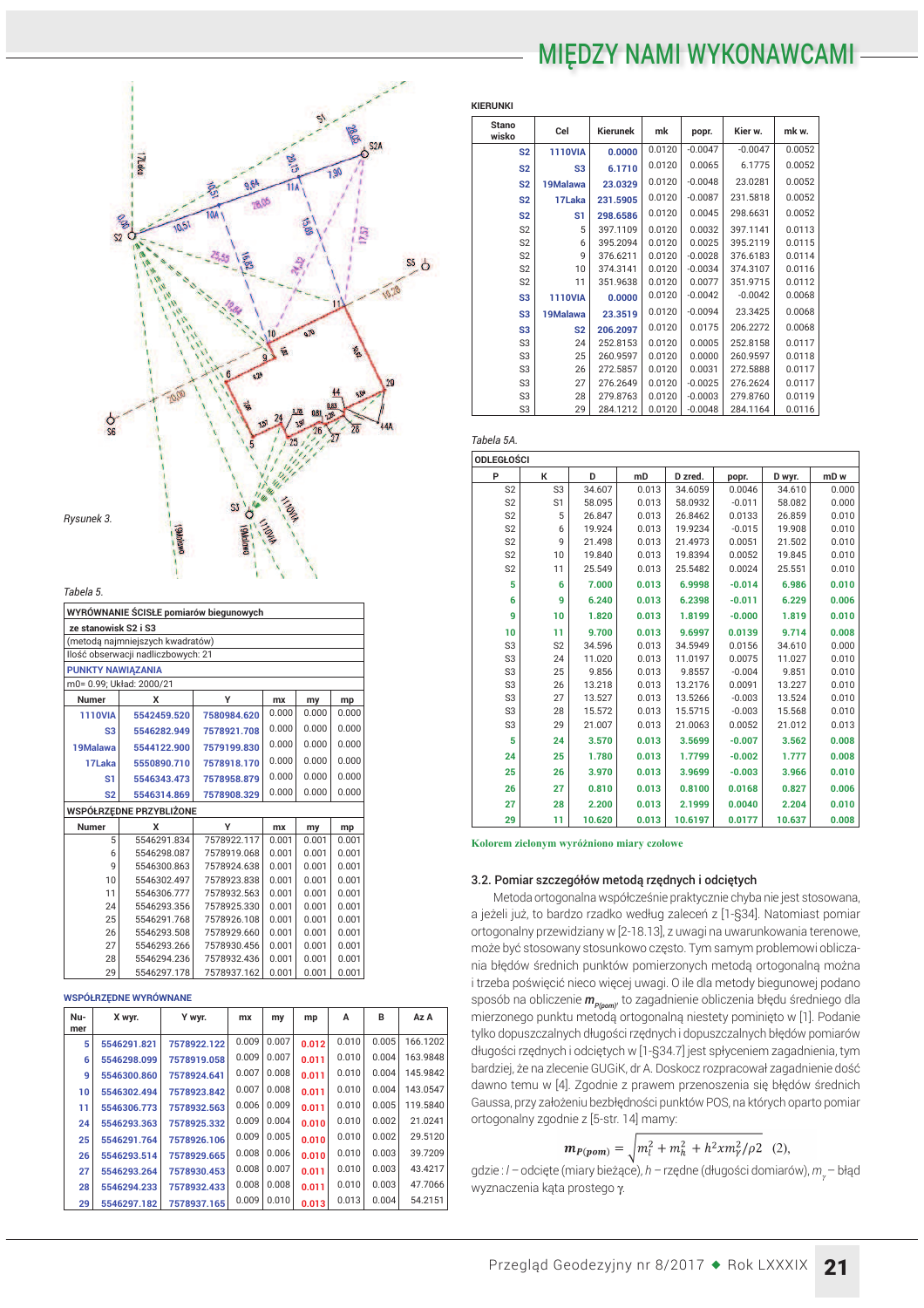### **MIEDZY NAMI WYKONAWCAM**

Tabela 6

|                   | x                 |                                                                                 | Y                                                                                                                                                                                                                                                                                                       | mx                                                                                                                                                                                                                                                                                     | my                                 | mp                                               |                                                                                                                                               |                                                                                       |                                                                 |
|-------------------|-------------------|---------------------------------------------------------------------------------|---------------------------------------------------------------------------------------------------------------------------------------------------------------------------------------------------------------------------------------------------------------------------------------------------------|----------------------------------------------------------------------------------------------------------------------------------------------------------------------------------------------------------------------------------------------------------------------------------------|------------------------------------|--------------------------------------------------|-----------------------------------------------------------------------------------------------------------------------------------------------|---------------------------------------------------------------------------------------|-----------------------------------------------------------------|
|                   |                   |                                                                                 | 7578908.329                                                                                                                                                                                                                                                                                             | 0.000                                                                                                                                                                                                                                                                                  | 0.000                              | 0.000                                            |                                                                                                                                               |                                                                                       |                                                                 |
|                   |                   |                                                                                 | 7578934.800                                                                                                                                                                                                                                                                                             | 0.000                                                                                                                                                                                                                                                                                  | 0.000                              | 0.000                                            |                                                                                                                                               |                                                                                       |                                                                 |
|                   |                   |                                                                                 |                                                                                                                                                                                                                                                                                                         |                                                                                                                                                                                                                                                                                        |                                    |                                                  |                                                                                                                                               |                                                                                       |                                                                 |
|                   | x                 |                                                                                 | Y                                                                                                                                                                                                                                                                                                       | mx                                                                                                                                                                                                                                                                                     |                                    |                                                  |                                                                                                                                               |                                                                                       |                                                                 |
|                   |                   |                                                                                 | 7578918.247                                                                                                                                                                                                                                                                                             | 0.021                                                                                                                                                                                                                                                                                  | 0.021                              | 0.030                                            |                                                                                                                                               |                                                                                       |                                                                 |
| 11A               |                   |                                                                                 | 7578927.345                                                                                                                                                                                                                                                                                             | 0.021                                                                                                                                                                                                                                                                                  | 0.021                              | 0.030                                            |                                                                                                                                               |                                                                                       |                                                                 |
| 10                |                   |                                                                                 | 7578923.838                                                                                                                                                                                                                                                                                             | 0.000                                                                                                                                                                                                                                                                                  | 0.000                              | 0.000                                            |                                                                                                                                               |                                                                                       |                                                                 |
| 11                |                   |                                                                                 | 7578932.562                                                                                                                                                                                                                                                                                             | 0.000                                                                                                                                                                                                                                                                                  | 0.000                              | 0.000                                            |                                                                                                                                               |                                                                                       |                                                                 |
|                   |                   |                                                                                 |                                                                                                                                                                                                                                                                                                         |                                                                                                                                                                                                                                                                                        |                                    |                                                  |                                                                                                                                               |                                                                                       |                                                                 |
|                   |                   |                                                                                 |                                                                                                                                                                                                                                                                                                         |                                                                                                                                                                                                                                                                                        |                                    |                                                  | A                                                                                                                                             | в                                                                                     | Az A                                                            |
|                   |                   |                                                                                 | 7578918.246                                                                                                                                                                                                                                                                                             | 0.009                                                                                                                                                                                                                                                                                  | 0.007                              |                                                  | 0.009                                                                                                                                         | 0.006                                                                                 | 175.6796                                                        |
|                   |                   |                                                                                 |                                                                                                                                                                                                                                                                                                         | 0.008                                                                                                                                                                                                                                                                                  | 0.007                              | 0.011                                            | 0.009                                                                                                                                         | 0.006                                                                                 | 177.0276                                                        |
|                   |                   |                                                                                 |                                                                                                                                                                                                                                                                                                         | 0.015                                                                                                                                                                                                                                                                                  | 0.019                              |                                                  | 0.021                                                                                                                                         | 0.011                                                                                 | 65.4892                                                         |
|                   |                   |                                                                                 | 7578932.556                                                                                                                                                                                                                                                                                             | 0.014                                                                                                                                                                                                                                                                                  | 0.019                              |                                                  | 0.021                                                                                                                                         | 0.011                                                                                 | 71.6978                                                         |
|                   |                   |                                                                                 |                                                                                                                                                                                                                                                                                                         |                                                                                                                                                                                                                                                                                        |                                    |                                                  |                                                                                                                                               |                                                                                       |                                                                 |
| C                 |                   | P                                                                               | Kat                                                                                                                                                                                                                                                                                                     | mK                                                                                                                                                                                                                                                                                     | popr.                              |                                                  |                                                                                                                                               | mK w                                                                                  |                                                                 |
|                   |                   | S <sub>2</sub>                                                                  | 100.0000                                                                                                                                                                                                                                                                                                | 0.0900                                                                                                                                                                                                                                                                                 |                                    |                                                  |                                                                                                                                               | 0.0768                                                                                |                                                                 |
|                   |                   |                                                                                 |                                                                                                                                                                                                                                                                                                         |                                                                                                                                                                                                                                                                                        |                                    |                                                  |                                                                                                                                               |                                                                                       |                                                                 |
|                   |                   |                                                                                 |                                                                                                                                                                                                                                                                                                         |                                                                                                                                                                                                                                                                                        |                                    |                                                  |                                                                                                                                               |                                                                                       |                                                                 |
| <b>ODLEGŁOŚCI</b> |                   |                                                                                 |                                                                                                                                                                                                                                                                                                         |                                                                                                                                                                                                                                                                                        |                                    |                                                  |                                                                                                                                               |                                                                                       |                                                                 |
|                   |                   |                                                                                 |                                                                                                                                                                                                                                                                                                         |                                                                                                                                                                                                                                                                                        |                                    |                                                  |                                                                                                                                               |                                                                                       |                                                                 |
| S <sub>2</sub>    | 10A               |                                                                                 | 0.007                                                                                                                                                                                                                                                                                                   | 10.5097                                                                                                                                                                                                                                                                                |                                    |                                                  | 10.516                                                                                                                                        | 0.006                                                                                 |                                                                 |
| 10A               | <b>11A</b>        |                                                                                 | 0.007                                                                                                                                                                                                                                                                                                   | 9.6397                                                                                                                                                                                                                                                                                 |                                    |                                                  | 9.646                                                                                                                                         | 0.006                                                                                 |                                                                 |
| 11A               | S <sub>2</sub> A  |                                                                                 | 0.007                                                                                                                                                                                                                                                                                                   | 7.8997                                                                                                                                                                                                                                                                                 |                                    |                                                  | 7.906                                                                                                                                         | 0.006                                                                                 |                                                                 |
|                   |                   |                                                                                 |                                                                                                                                                                                                                                                                                                         |                                                                                                                                                                                                                                                                                        |                                    |                                                  |                                                                                                                                               |                                                                                       |                                                                 |
|                   |                   |                                                                                 |                                                                                                                                                                                                                                                                                                         |                                                                                                                                                                                                                                                                                        |                                    |                                                  |                                                                                                                                               |                                                                                       |                                                                 |
| (czołówka) 10     | 11                |                                                                                 | 0.007                                                                                                                                                                                                                                                                                                   | 9.6997                                                                                                                                                                                                                                                                                 |                                    |                                                  | 9.700                                                                                                                                         | 0.008                                                                                 |                                                                 |
|                   | <b>10A</b><br>11A | <b>PUNKTY NAWIAZANIA</b><br>X wyr.<br>10A<br>11A<br>10A<br>11A<br>к<br>10<br>11 | m0= 1.1; Układ: 2000/21<br>5546314.869<br>5546324.200<br>WSPÓŁRZEDNE PRZYBLIŻONE<br>5546318.365<br>5546321.572<br>5546302.497<br>5546306.777<br><b>WSPÓŁRZEDNE WYRÓWNANE</b><br>5546318.366<br>5546321.571<br>5546302.506<br>5546306.773<br>S <sub>2</sub><br>S <sub>2</sub> A<br>S <sub>2</sub> A<br>D | WYRÓWNANIE ŚCISŁE pomiaru ortogonalnego<br>(metodą najmniejszych kwadratów)<br>Ilość obserwacji nadliczbowych: 2<br>Y wyr.<br>7578927.344<br>7578923.844<br>100.0000<br>200.0000<br>200.0000<br>mD<br>10.510<br>9.640<br>7.900<br>28,05<br>16.820<br>0.007<br>15.690<br>0.007<br>9.700 | mx<br>0.0900<br>D zred.<br>15.6895 | my<br>my<br>0.0900<br>0.0900<br>popr.<br>16.8195 | mp<br>mp<br>0.011<br>0.024<br>0.024<br>0.0180<br>$-0.0168$<br>0.0121<br>$-0.0054$<br>0.0063<br>0.0058<br>0.0063<br>0.0000<br>0.0000<br>0.0004 | Kąt wyr.<br>100.0180<br>99.9832<br>200.0121<br>199.9946<br>D wyr.<br>16.819<br>15.690 | 0.0799<br>0.0893<br>0.0966<br>mD <sub>w</sub><br>0.008<br>0.008 |

Wzór (2) należy jednak uznać za przebrzmiały ponieważ w tabeli 6 zawarto dane z *innowacyjnego podejścia* do obliczenia MNK współrzędnych punktów: 10 i 11 - rysunek 3, pomierzonych metodą rzędnych i odciętych wraz z ich błędami średnimi. Rzutując przy pomocy węgielnicy punkty 10 i 11 na prosta S2-S2A, otrzymujemy dwa punkty 10A i 11A, tym samym realizując – można powiedzieć mierząc – dwa kąty proste i dwa kąty półpełne z odpowiednią dokładnością. W opracowaniu [4] autor wylicza szereg wariantów, przyjmując błąd średni wyznaczenia kierunku prostopadłego do linii pomiarowej m od 1' do 10'. W niniejszym opracowaniu przyjęto m = 5', co jest równoważne  $m = 9^\circ$ . Trzeba jednak zauważyć, że tak prof. S. Latoś jak i dr A. Doskocz nie uwzględnili w swoich rozważaniach faktu, iż zrzutowane

| Tabela 7.                        |                         |                                   |     |                |                                               |                  |       |       |                           |                 |        |          |
|----------------------------------|-------------------------|-----------------------------------|-----|----------------|-----------------------------------------------|------------------|-------|-------|---------------------------|-----------------|--------|----------|
|                                  |                         |                                   |     |                | WYRÓWNANIE ŚCISŁE punktów leżących na prostej |                  |       |       |                           |                 |        |          |
|                                  |                         | (metodą najmniejszych kwadratów)  |     |                |                                               |                  |       |       |                           |                 |        |          |
|                                  |                         | Ilość obserwacji nadliczbowych: 1 |     |                |                                               |                  |       |       |                           |                 |        |          |
|                                  |                         | PUNKTY NAWIĄZANIA                 |     |                |                                               |                  |       |       |                           |                 |        |          |
|                                  |                         | m0= 1.1; Układ: 2000/21           |     |                |                                               |                  |       |       |                           |                 |        |          |
| <b>Numer</b>                     |                         | x                                 |     |                | Υ                                             | mx               |       | my    | mp                        |                 |        |          |
| S <sub>5</sub>                   |                         | 5546311.310                       |     |                | 7578941.793                                   | 0.000            |       | 0.000 | 0.000                     |                 |        |          |
| S <sub>6</sub>                   |                         | 5546293.678                       |     |                | 7578905.891                                   | 0.000            |       | 0.000 | 0.000                     |                 |        |          |
|                                  | WSPÓŁRZEDNE PRZYBLIŻONE |                                   |     |                |                                               |                  |       |       |                           |                 |        |          |
| <b>Numer</b><br>x                |                         |                                   |     |                | Υ                                             | mx               |       | my    | mp                        |                 |        |          |
|                                  | 5546302.497<br>10       |                                   |     |                | 7578923.838                                   | 0.000            |       | 0.000 | 0.000                     |                 |        |          |
| 5546306.777<br>7578932.562<br>11 |                         |                                   |     |                | 0.000                                         |                  | 0.000 | 0.000 |                           |                 |        |          |
|                                  |                         | <b>WSPÓŁRZEDNE WYRÓWNANE</b>      |     |                |                                               |                  |       |       |                           |                 |        |          |
| <b>Numer</b>                     |                         | X wyr.                            |     |                | Y wyr.                                        | mx               |       | my    | mp                        | А               | B      | Az A     |
| 10                               |                         | 5546302.497                       |     |                | 7578923.848                                   | 0.015            |       | 0.011 | 0.018                     | 0.016           | 0.009  | 170.9364 |
| 11                               |                         | 5546306.776                       |     |                | 7578932.560                                   | 0.012            |       | 0.010 | 0.015                     | 0.012           | 0.0091 | 170.9597 |
| <b>KATY</b>                      |                         |                                   |     |                |                                               |                  |       |       |                           |                 |        |          |
| L                                | C                       | P                                 | Kat |                | mK                                            | popr.            |       |       | Kat wyr.                  | mK w            |        |          |
| S <sub>6</sub>                   | 10                      | S <sub>5</sub>                    |     | 200.0000       | 0.0900                                        | $-0.0001$        |       |       | 199.9999                  | 0.1002          |        |          |
| S <sub>6</sub>                   | 11                      | S <sub>5</sub>                    |     | 200.0000       | 0.0900                                        | 0.0000           |       |       | 200.0000                  | 0.1002          |        |          |
| <b>ODLEGŁOŚCI</b>                |                         |                                   |     |                |                                               |                  |       |       |                           |                 |        |          |
| P                                | К                       | D                                 | mD  |                | D zred.                                       | Popr.            |       |       | D wyr.                    | mD <sub>w</sub> |        |          |
| S <sub>6</sub>                   | 10                      | 20,000                            |     | 0.010          | 19.9994                                       | 0.0064           |       |       | 20.006                    | 0.009           |        |          |
| 10<br>11                         | 11<br>or I              | 9.700<br>10.290                   |     | 0.010<br>0.010 | 9.6997<br>10.2707                             | 0.0064<br>0.005A |       |       | 9.706<br>10.00 $\epsilon$ | 0.009<br>0.000  |        |          |
|                                  |                         |                                   |     |                |                                               |                  |       |       |                           |                 |        |          |

przy pomocy węgielnicy punkty (w przytoczonym przykładzie 10A i 11A) mogą być poza prostą S2-S2A, co będzie miało wpływ na pomiar rzędnych. A wprowadzenie do wyrównania MNK dwóch kątów półpełnych, w przytaczanym przykładzie mocujących punkty 10A i 11A na prostej S2-S2A i wprowadzenie dwóch kątów prostych mocujących punkty 10 i 11 na domiarach prostopadłych do prostej S2-S2A z błędami średnimi m =9°, pozwoli nam wyrównanie metodą ścisłą (MNK) pomiaru ortogonalnego, co bez watpienia jest precedensem.

#### 3.3. Pomiar punktów leżących na prostej

Punkty na prostej przypominają pomiar ortogonalny bez rzędnych. Może być to użyteczne zagadnienie, co obrazują rysunek 3 i tabela 7. Wyznaczając w licu ściany 10-11 prostą S6-S5, realizujemy niejako pomiar dwóch kątów półpełnych z odpowiednią dokładnością.

### 3.4. Pomiar punktów przy pomocy wcięć liniowych

Wariant wcięć liniowych przewidziany jest w [2-18.13] i bez watpienia może być stosowany dość czesto. Jeżeli pomierzymy w ten sposób minimum dwa punkty i czołówke między nimi, to można będzie te pomiary wyrównać MNK. Należy tylko pamiętać o poprawnych przecięciach osi wstęg wahań mierzonych długości. Tabela 8 i rysunek 3 obrazują przedstawione zagadnienie.

#### Wnioski:

Wszystkie (oprócz pomiaru biegunowego) warianty pomiarów i obliczeń, oparte na dwóch punktach POS, powinny mieć informacie o wiarvgodności, absolutnej pewności współrzędnych tych punktów.

■ Współrzedne punktów niewidocznych dla pomiaru biegunowego moga być określane wcieciami liniowymi (np.

Tabela 8

| WYRÓWNANIE ŚCISŁE wcięć liniowych |                                                       |             |       |       |       |  |  |  |  |  |
|-----------------------------------|-------------------------------------------------------|-------------|-------|-------|-------|--|--|--|--|--|
| (metodą najmniejszych kwadratów)  |                                                       |             |       |       |       |  |  |  |  |  |
| Ilość obserwacji nadliczbowych: 2 |                                                       |             |       |       |       |  |  |  |  |  |
| <b>PUNKTY NAWIĄZANIA</b>          |                                                       |             |       |       |       |  |  |  |  |  |
| m0= 1.1; Układ: 2000/21           |                                                       |             |       |       |       |  |  |  |  |  |
| <b>Numer</b>                      | x                                                     | v           | mx    | my    | mp    |  |  |  |  |  |
| S <sub>2</sub>                    | 5546314.869                                           | 7578908.329 | 0.000 | 0.000 | 0.000 |  |  |  |  |  |
| S <sub>2</sub> A                  | 5546324.200<br>7578934.800<br>0.000<br>0.000<br>0.000 |             |       |       |       |  |  |  |  |  |
|                                   | WSPÓŁRZEDNE PRZYBLIŻONE                               |             |       |       |       |  |  |  |  |  |
| <b>Numer</b>                      | x                                                     | v           | mx    | my    | mp    |  |  |  |  |  |
| 10                                | 5546302.497                                           | 7578923.838 | 0.000 | 0.000 | 0.000 |  |  |  |  |  |
| 11                                | 5546306.777                                           | 7578932.562 | 0.000 | 0.000 | 0.000 |  |  |  |  |  |
|                                   | <b>WSPÓŁRZEDNE WYRÓWNANE</b>                          |             |       |       |       |  |  |  |  |  |
| <b>Numer</b>                      | X wyr.                                                | Y wyr.      | mx    | my    | mp    |  |  |  |  |  |
|                                   |                                                       |             |       |       |       |  |  |  |  |  |

| <b>Numer</b>      |                  | X wyr.      |                         | Y wyr.      | mx      | my      |                | mp    | A      | в     | Az A     |
|-------------------|------------------|-------------|-------------------------|-------------|---------|---------|----------------|-------|--------|-------|----------|
| 10                |                  | 5546302.496 |                         | 7578923.842 | 0.013   |         | 0.014          | 0.019 | 0.014  | 0.013 | 134.4696 |
| 11                |                  |             | 5546306.770 7578932.555 |             | 0.014   | 0.013   |                | 0.019 | 0.014  | 0.013 | 198.1515 |
| <b>ODLEGŁOŚCI</b> |                  |             |                         |             |         |         |                |       |        |       |          |
| P                 |                  | к           | D                       | mD          | D zred. |         | popr.          |       | D wyr. | mD w  |          |
|                   | S <sub>2</sub>   | 10          | 19.840                  | 0.014       |         | 19.8394 | 0.0036         |       | 19.843 | 0.014 |          |
|                   | S <sub>2</sub>   | 11          | 25.550                  | 0.014       |         | 25.5492 | $-0.005$       |       | 25.544 | 0.013 |          |
|                   | S <sub>2</sub> A | 10          | 24.320                  | 0.014       |         | 24.3192 | $-0.005$       |       | 24.314 | 0.013 |          |
|                   | S <sub>2</sub> A | 11          | 17.570                  | 0.014       |         | 17.5694 | 0.0042         |       | 17.574 | 0.014 |          |
| (czołówka) 10     |                  | 11          | 9.700                   | 0.014       |         | 9.6997  | 0.0059         |       | 9.706  | 0.013 |          |
|                   | S2               | S2A         | 28.050                  | 0.014       |         |         | 28 0491 0 0183 |       | 28.067 | 0.000 |          |

punkt 44 w oparciu o wcześniej wyliczone punkty 28 i 29 - rysunek 3). Jednak pomiar biegunowy przejściowego punktu 44A i odmierzenie od niego dwóch odległości do punktów 44 i 29 pozwoli nam na określenie współrzędnych i błędu średniego punktu 44 metodą najmniejszych kwadratów.

■ Idea profesora Stanisława Latosia [3] zaliczenia znaków i punktów granicznych do specjalnej, zerowej grupy dokładnościowej o błędach średnich  $m_{\rm p} \le 0.05$  m powinna być podjęta i prawnie zalegalizowana. ■ Zaprezentowane przykłady pozwalają na rewolucyjne, ale jednocześnie proste w wykonaniu obliczanie błędów średnich mierzonych